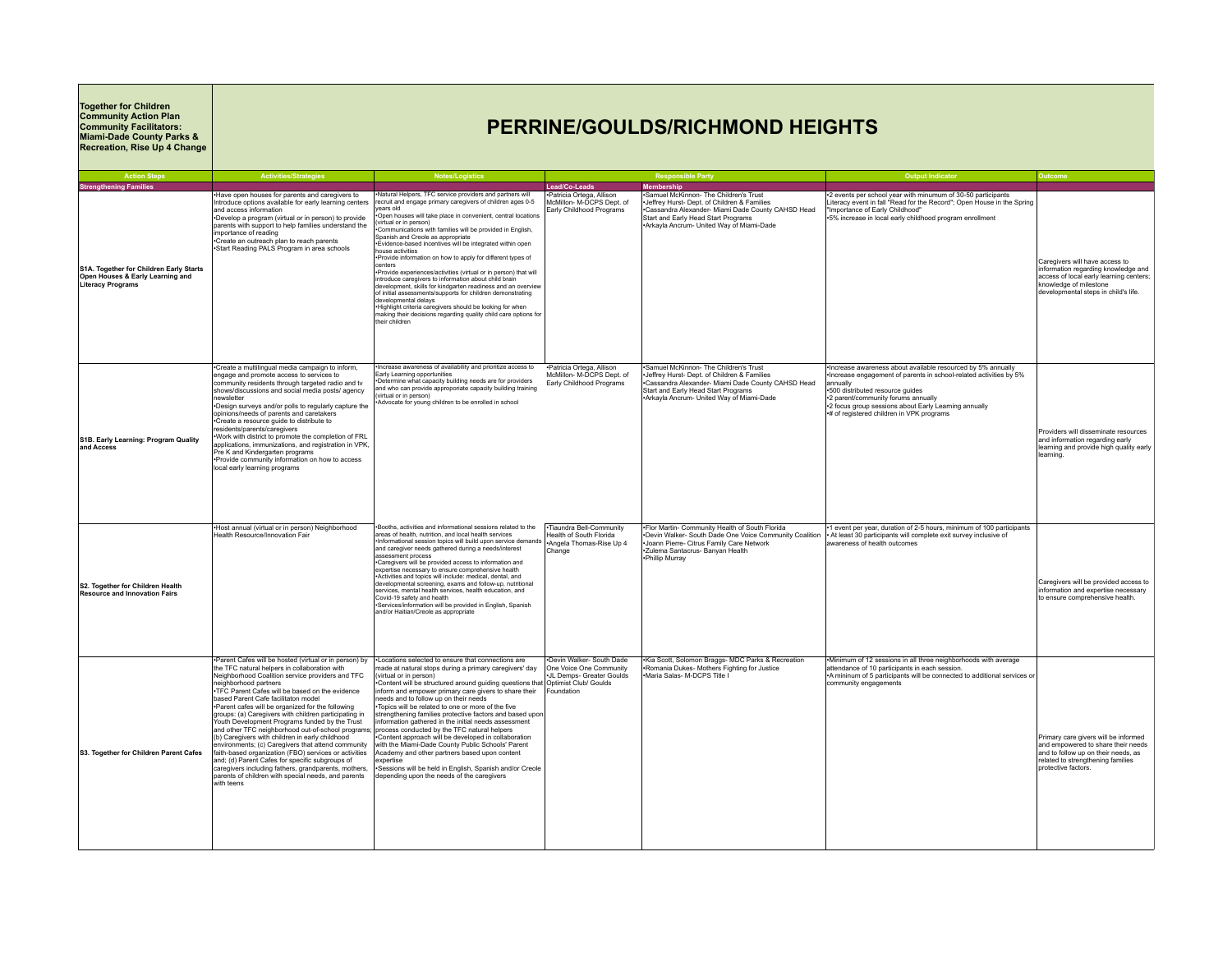| S4. Together for Children Quality Family<br><b>Time Events</b>                                                                                      | Coordinate/Collaborate with established<br>Neighborhood Coalition Back to School Events.<br>.Natural Helpers will engage families to participate in<br>a (virtual or in person) community cultural/history<br>series. This will build upon local cultural events<br>and/or culturally related tours/field trips; and will<br>provide an opportunity for families to learn about the<br>rich histories of their own neighborhoods and others.<br>Content for the sessions will be developed with<br>content experts, the parent academy, parents and<br>community stakeholders.<br>•Celebrating Success events (virtual or in person) will<br>be held at the end of each school year in each<br>coalition areas and will highlight student and parent<br>success stories and achievements. Families that<br>attend for their child will also learn about parent<br>success stories, resources to support caregivers and<br>an overview of upcoming summer programs and<br>child safety information. | Natural helpers will expand engagement of neighborhood<br>participation in the annual Children's Trust Expo ensuring a<br>diverse attendance of first time participants.                                                                                                                                                                                                                                                                                                                                                                               | ·Yamilette Rivas, Kia Scott,<br>Soloman Braggs- MDC Parks<br>& Recreation<br>+Angela Thomas- Rise Up 4<br>Change | -Phillip Murray<br>*Quinton Parrish- Hope for Miami<br>JL Demps- Greater Goulds Optimist Club/ Goulds<br>Foundation<br>Victor Jenkins- MDC Parks & Recreation                                                                       | *TCT Expo: 1 event; 150 caregivers in attendance<br>*Community/cultural history series: 1 event; 20 caregivers; 30 children<br>.Celebrating Success: 1 regional event; 100 caregivers; 1countywide<br>event; 200 duplicated attendees                                                                                                                                                                                                                                                                                                                                                                                                                                                                                                  | Events will establish a sense of<br>community, a posive social network<br>for caregivers, and opportunities to<br>spend quality family time with their<br>children and an awareness of local<br>resources to support their children<br>and families.                                                                                                                                 |
|-----------------------------------------------------------------------------------------------------------------------------------------------------|----------------------------------------------------------------------------------------------------------------------------------------------------------------------------------------------------------------------------------------------------------------------------------------------------------------------------------------------------------------------------------------------------------------------------------------------------------------------------------------------------------------------------------------------------------------------------------------------------------------------------------------------------------------------------------------------------------------------------------------------------------------------------------------------------------------------------------------------------------------------------------------------------------------------------------------------------------------------------------------------------|--------------------------------------------------------------------------------------------------------------------------------------------------------------------------------------------------------------------------------------------------------------------------------------------------------------------------------------------------------------------------------------------------------------------------------------------------------------------------------------------------------------------------------------------------------|------------------------------------------------------------------------------------------------------------------|-------------------------------------------------------------------------------------------------------------------------------------------------------------------------------------------------------------------------------------|----------------------------------------------------------------------------------------------------------------------------------------------------------------------------------------------------------------------------------------------------------------------------------------------------------------------------------------------------------------------------------------------------------------------------------------------------------------------------------------------------------------------------------------------------------------------------------------------------------------------------------------------------------------------------------------------------------------------------------------|--------------------------------------------------------------------------------------------------------------------------------------------------------------------------------------------------------------------------------------------------------------------------------------------------------------------------------------------------------------------------------------|
| S5. Together for Children Lunch and<br>Learn Series: Career and Technical<br><b>Centers: Connecting Parents to</b><br><b>Economic Opportunities</b> | .Lunch and Learn (virtual or in person) series for<br>primary care givers attending adult education<br>programs in Miami-Dade County Public Schools<br>and/or private institutions<br>.TFC partners, in partnership with Miami-Dade<br>County Public Schools, all coalition subcontractors<br>and the TFC natural helpers will hold lunch and learn<br>sessions at two Career and Adult Education Sites (or<br>virtual sites) during lunch time of ressignated time<br>decided by the administration<br>·Identify need based on employment rate in each<br>neighborhood<br>•Map out all services in each neighborhood that<br>provide direct support for job training and career<br>planning<br>*Develop a (virtual or in person) entrepreneurship<br>training program                                                                                                                                                                                                                             | •Provide caregivers with detailed information on relevant   •Jeffrey Hurst- DCF<br>topics and connect them to existing providers and<br>community resources.<br>•Potential topics include: 1. Mental health: 2. Parenting<br>classes and why they can be beneficial; 3. Healthy<br>Living; 4. Youth services; 5. My child's school portal; 6.<br>Early childhood services 7. Coping with Covid-19, 8.<br>Civic engagement and pollworker employment<br>opportunities<br>Connect with business leaders, chambers, and<br>government                     |                                                                                                                  | .Deborah Ginsberg- Acceleration Academy<br>.Carlos Pildain- M-DCPS One Stop<br>*JL Demps- Greater Goulds Optimist Club/ Goulds Foundation programs and increase by 5%<br>Ezra Carias- Be Strong<br>-Quinton Parrish- Hope for Miami | •2 sessions at Robert Morgan: 30-60 participants<br>*Assess baseline # and % of parents/caregivers participating in<br>+Assess baseline # and % of parents who gain employment and<br>increase by 5%                                                                                                                                                                                                                                                                                                                                                                                                                                                                                                                                   | Caregivers will have detailed<br>information on relevant topics and<br>connect them to existing providers<br>and community resources (e.g.,<br>mental health, benefits of parenting<br>classes, healthy living, youth services,<br>school portal, early childhood<br>services, etc.) and families are aware<br>of resources and connected to<br>supports that promote their success. |
| S6. Develop Parent Engagement and<br>Leadership program                                                                                             | •Map out all existing programs<br>Identify strengths and assess needs<br>•Create parent leadership and engagement strategy<br>•Create parent committee<br>*Develop civic engagement plan/opportunities for<br>parents/caregivers                                                                                                                                                                                                                                                                                                                                                                                                                                                                                                                                                                                                                                                                                                                                                                   | ·Include entrepreneurship support                                                                                                                                                                                                                                                                                                                                                                                                                                                                                                                      | Tiaundra Bell- Community<br>Health of South Florida                                                              | -Ezra Carias- Be Strong<br>.Quinton Parrish- Hope for Miami<br>*Shanika Ampah- Guiding Light Outreach Inc.                                                                                                                          | Assess baseline of engagement and leadership programs<br>Increase parent/caregiver participation by 5%<br>50% of participants will complete survey assessing stregths and<br>weaknesses of programming                                                                                                                                                                                                                                                                                                                                                                                                                                                                                                                                 | Families are engaged and motivated<br>to be involved in program<br>development                                                                                                                                                                                                                                                                                                       |
| S7. Maintain Updated Information<br><b>Resource Tool</b>                                                                                            | *Create an inventory of services available to families<br>in each neighborhood<br>•Maintain an updated online directory or app with all<br>services                                                                                                                                                                                                                                                                                                                                                                                                                                                                                                                                                                                                                                                                                                                                                                                                                                                | ·Include directory/app in all outreach efforts<br>Review and update directory to confirm information is<br>current                                                                                                                                                                                                                                                                                                                                                                                                                                     | ·Enchantaé Brown- Elijah<br>Network/ South Dade One<br>Voice One Community                                       | .Enid Demps- Greater Goulds Optimist Club<br>.Carlos Pildain- M-DCPS One Stop                                                                                                                                                       | ·Directory of services created and easily accessible<br>*Distribute a minimum of 50 copies of the services directory<br>. Deliver one resource guide to each school located in the coalition                                                                                                                                                                                                                                                                                                                                                                                                                                                                                                                                           | Families are aware of resources and<br>connected to supports that promote<br>their success.                                                                                                                                                                                                                                                                                          |
| <b>Empowering Youth</b>                                                                                                                             |                                                                                                                                                                                                                                                                                                                                                                                                                                                                                                                                                                                                                                                                                                                                                                                                                                                                                                                                                                                                    |                                                                                                                                                                                                                                                                                                                                                                                                                                                                                                                                                        |                                                                                                                  | ·Shanda Roberts- Pain 2 Purpose                                                                                                                                                                                                     |                                                                                                                                                                                                                                                                                                                                                                                                                                                                                                                                                                                                                                                                                                                                        |                                                                                                                                                                                                                                                                                                                                                                                      |
| E1. Out of School Enrichment                                                                                                                        | Assess # of youth served by all local CBO's and<br>availability of slots<br>*Recruitment strategy for youth (focus on YEN)<br>•Retention strategy for youth (focus on YEN)<br>•Determine which enrichment opportunities are most<br>critical for youth<br>·Survey youth for current needs and challenges to<br>inform the work of the committee                                                                                                                                                                                                                                                                                                                                                                                                                                                                                                                                                                                                                                                    | *Provide support to youth and families for distance<br>learning<br>•Utilize Wellness Checks and make referrals to<br>Protecting Youth Committee or appropriate provider<br>Access to enrichment opportunities (virtual or in<br>nerson):<br>. Environmental exposure<br>Access to the arts/humanities/culture<br>3. Sports opportunities<br>4. Faith-based focus enrichment activities<br>5. Service project enrichment for students with<br>community service hours<br>6. Civic engagement and advocacy opportunities with<br>community service hours | •Kia Scott, Solomon Braggs-<br><b>MDC Parks &amp; Recreation</b>                                                 | •JL Demps- Greater Goulds Optimist Club<br>*Quinton Parrish- Hope For Miami<br>.Fred Thomas, Angela Thomas- Rise Up 4 Change<br>·Enid Demps- Greater Goulds Optimist                                                                | *Assess baseline of recruited youth utilizing TCT website (non<br>MDPROS Sites) to determine current providers in area and slots<br>available<br>. For MDPROS collect available slots and retention data from each site<br>per grade level (K-5; 6-12)<br>+85% retention rate of recruited youth across all programs and ages<br># of non TCT providers invited and engage at least two new partners<br>in neighborhood action plan<br>-Determine baseline of:<br># of programs that provide environmental exposure<br># of programs that provide access to the arts/humanities/culture<br>*# of programs that provide sports opportunities<br># of programs that provide service project opportunities for<br>community service hours | Youth will be engaged in out of school<br>enrichment programming.                                                                                                                                                                                                                                                                                                                    |